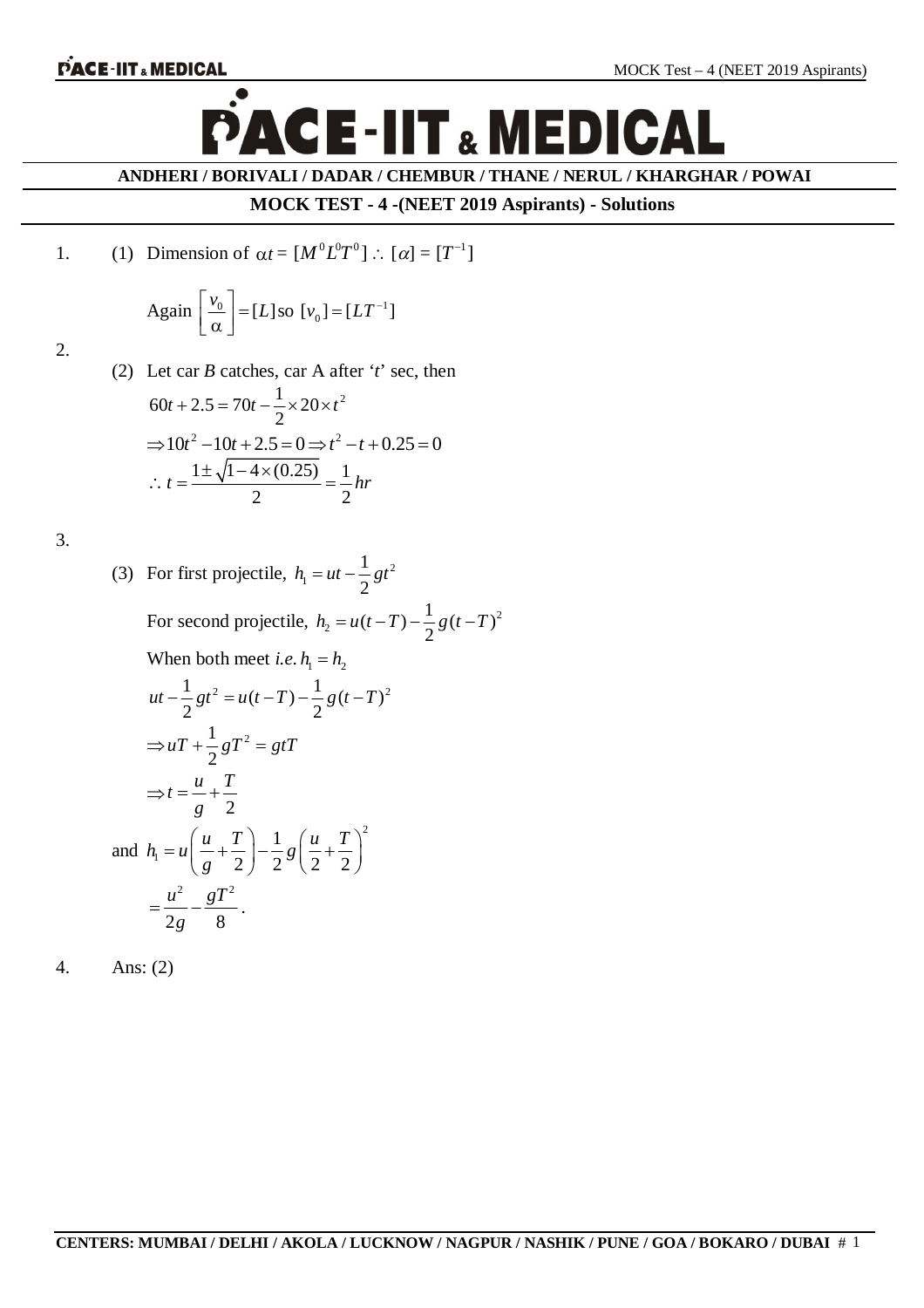5.

(1)  $R = 2H$  given We know  $R = 4H \cot \theta \Rightarrow \cot \theta = \frac{1}{2}$ 2  $\theta = \frac{1}{2}$ From triangle we can say that  $\sin \theta = \frac{2}{\pi}$ 5  $\theta = \frac{2}{\sqrt{2}}$ ,  $\cos \theta = \frac{1}{\sqrt{2}}$ 5  $\theta = -$  Range of projectile  $R = \frac{2v^2 \sin \theta \cos \theta}{2}$ *g*  $=\frac{2v^2\sin\theta\cos\theta}{2}$  $=\frac{2v^2}{x} \times \frac{2}{\sqrt{2}} \times \frac{1}{\sqrt{2}}$ g  $\sqrt{5}$   $\sqrt{5}$  5g  $\frac{4v^2}{5}$ . 1 2  $\theta$ 

(4) 
$$
T = \frac{2 \times m_B m_C}{m_A + m_B + m_C} \times g = \frac{2 \times 1 \times 5}{3 + 1 + 5} \times g = \frac{10}{9} g.
$$

7.

6.

(1) For the limiting condition upward friction force between board and block will balance the weight of the block. *F*

$$
i.e. F > mg
$$
  
\n
$$
\Rightarrow \mu(R) > mg
$$
  
\n
$$
\Rightarrow \mu(ma) > mg
$$
  
\n
$$
\Rightarrow \mu > \frac{g}{a}
$$
  
\n
$$
mg
$$

8.

$$
\begin{array}{c|c}\n\hline\n\end{array}
$$
\n
$$
\begin{array}{c|c}\n\hline\n\end{array}
$$
\n
$$
\begin{array}{c|c}\n\hline\n\end{array}
$$
\n
$$
\begin{array}{c}\n\hline\n\end{array}
$$

Let speed of the bullet  $= v$ Speed of the system after the collision  $= V$ By conservation of momentum  $mv = (m + M)V$ 

$$
\Rightarrow V = \frac{mv}{M+m}
$$

So the initial K.E. acquired by the system

$$
= \frac{1}{2}(M+m)V^{2} = \frac{1}{2}(m+M)\left(\frac{mv}{M+m}\right)^{2} = \frac{1}{2}\frac{m^{2}v^{2}}{(m+M)}
$$

This kinetic energy goes against friction work done by friction =  $\mu R \times x = \mu (m + M)g \times x$ By the law of conservation of energy

$$
\frac{1}{2} \frac{m^2 v^2}{(m+M)} = \mu(m+M)g \times x \Longrightarrow v^2 = 2\mu gx \left(\frac{m+M}{m}\right)^2
$$
  
 
$$
\therefore v = \sqrt{2\mu gx} \left(\frac{M+m}{m}\right)
$$

9. (2) Momentum and kinetic energy is conserved only in this case.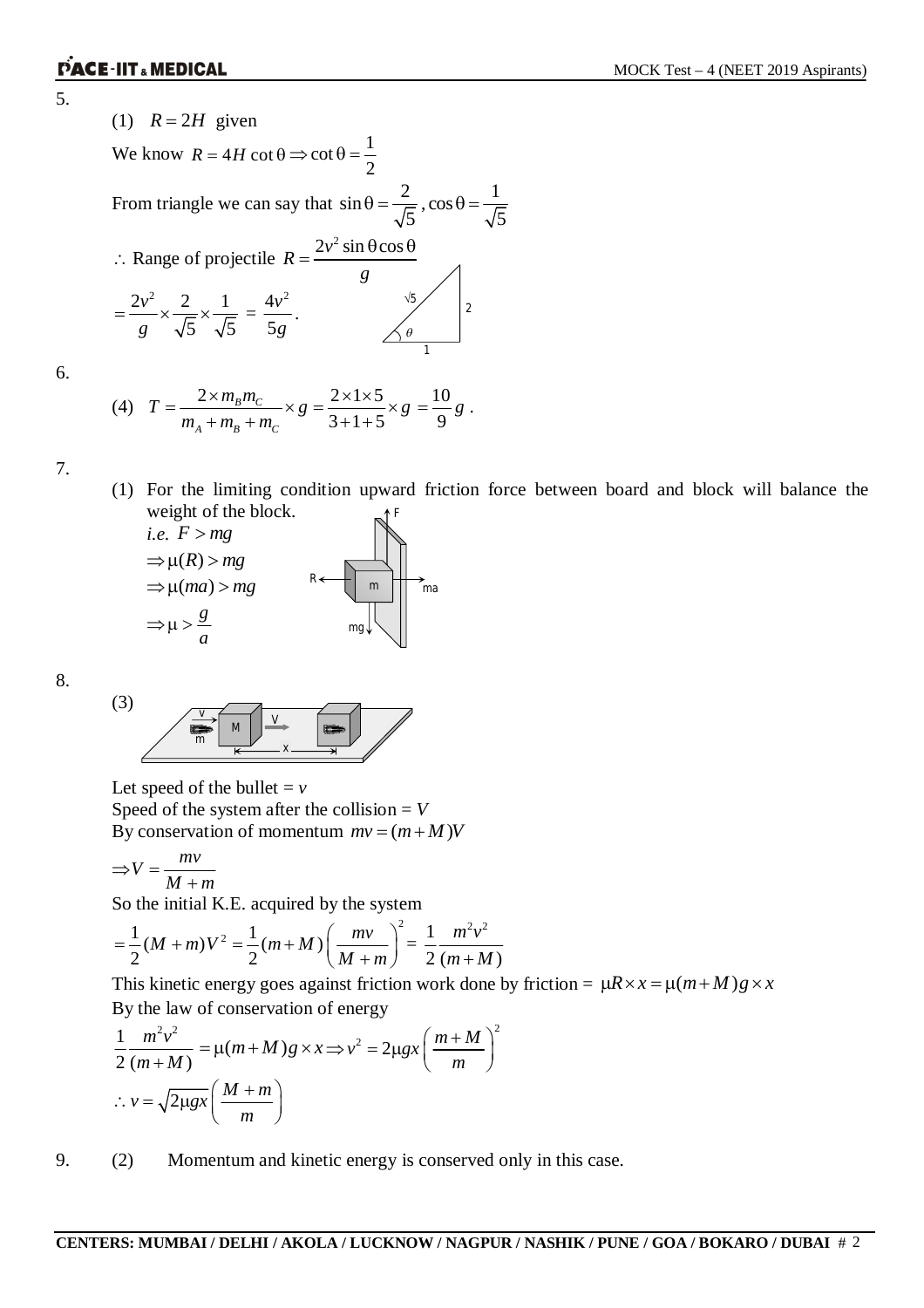10.

11. (1) *L r p*

(3) 
$$
E = \frac{1}{2}mv^2
$$
. Differentiating w.r.t.x, we get  
\n
$$
\frac{dE}{dx} = \frac{1}{2}m \times 2v \frac{dv}{dx} = mv \times \frac{dv}{dt} \times \frac{dt}{dx} = mv \times \frac{a}{v} = ma
$$
\n(1)  $\vec{L} = \vec{r} \times \vec{p} = \begin{vmatrix} \hat{i} & \hat{j} & \hat{k} \\ 1 & 2 & -1 \\ 3 & 4 & -2 \end{vmatrix} = 0\hat{i} - \hat{j} - 2\hat{k} = -\hat{j} - 2\hat{k}$  and the X-axis is given by  $i + 0\hat{j} + 0\hat{k}$ 

Dot product of these two vectors is zero *i.e.* angular momentum is perpendicular to *X-*axis.

12. (3) Initial angular momentum of the system = Angular momentum of bullet before collision 2  $= Mv\left(\frac{L}{2}\right)$ .....(i) let the rod rotates with angular velocity  $\omega$ . 2)  $(\mathbf{I})^2$ 

Final angular momentum of the system  $12 \quad \begin{array}{ccc} 12 & 2 \end{array}$  $\left(\frac{ML^2}{2}\right)\omega + M\left(\frac{L}{2}\right)^2$  $=\left(\frac{mE}{12}\right)\omega + M\left(\frac{E}{2}\right)$  (0 ......(ii) By equation (i) and (ii) 2  $MT^2$  $Mv\frac{L}{2} = \left(\frac{ML^2}{12} + \frac{ML^2}{4}\right)\alpha$  $=\left(\frac{mE}{12} + \frac{mE}{4}\right)$  (a) or  $\omega = 3v/2L$ 

2 12 4

*M v*

13. (4) 
$$
\frac{K_A}{K_B} = \frac{r_B}{r_A} = \left(\frac{R + h_B}{R + h_A}\right) = \left(\frac{R + 2R}{R + R}\right) = \frac{3}{2}
$$

14. (3) 
$$
v_e = \sqrt{2gR} \Rightarrow \frac{v_A}{v_B} = \sqrt{\frac{g_A}{g_B} \times \frac{R_A}{R_B}} = \sqrt{x \times r} \therefore \frac{v_A}{v_B} = \sqrt{rx}
$$

15. (1) 
$$
l \propto \frac{1}{Y} \Rightarrow \frac{Y_s}{Y_c} = \frac{l_c}{l_s} \Rightarrow \frac{l_c}{l_s} = \frac{2 \times 10^{11}}{1.2 \times 10^{11}} = \frac{5}{3}
$$
 ...(i)  
Also  $l_c - l_s = 0.5$  ...(ii)

On solving (i) and (ii)  $l_c = 1.25$  *cm* and  $l_s = 0.75$  *cm*.

$$
16. (3)
$$

$$
Mg = \rho \frac{4}{5}Vg \quad \dots \dots (1)
$$
  
\n
$$
(M+m)g = \rho Vg \quad \dots \dots (2)
$$
  
\n
$$
\frac{(2)}{(1)} \Rightarrow \frac{(M+m)g}{Mg} = \frac{\rho Vg}{\rho \frac{4}{5}Vg}
$$
  
\n
$$
\frac{M+m}{M} = \frac{5}{4}
$$
  
\n
$$
4M + 4m = 5M
$$
  
\n
$$
M = 4m
$$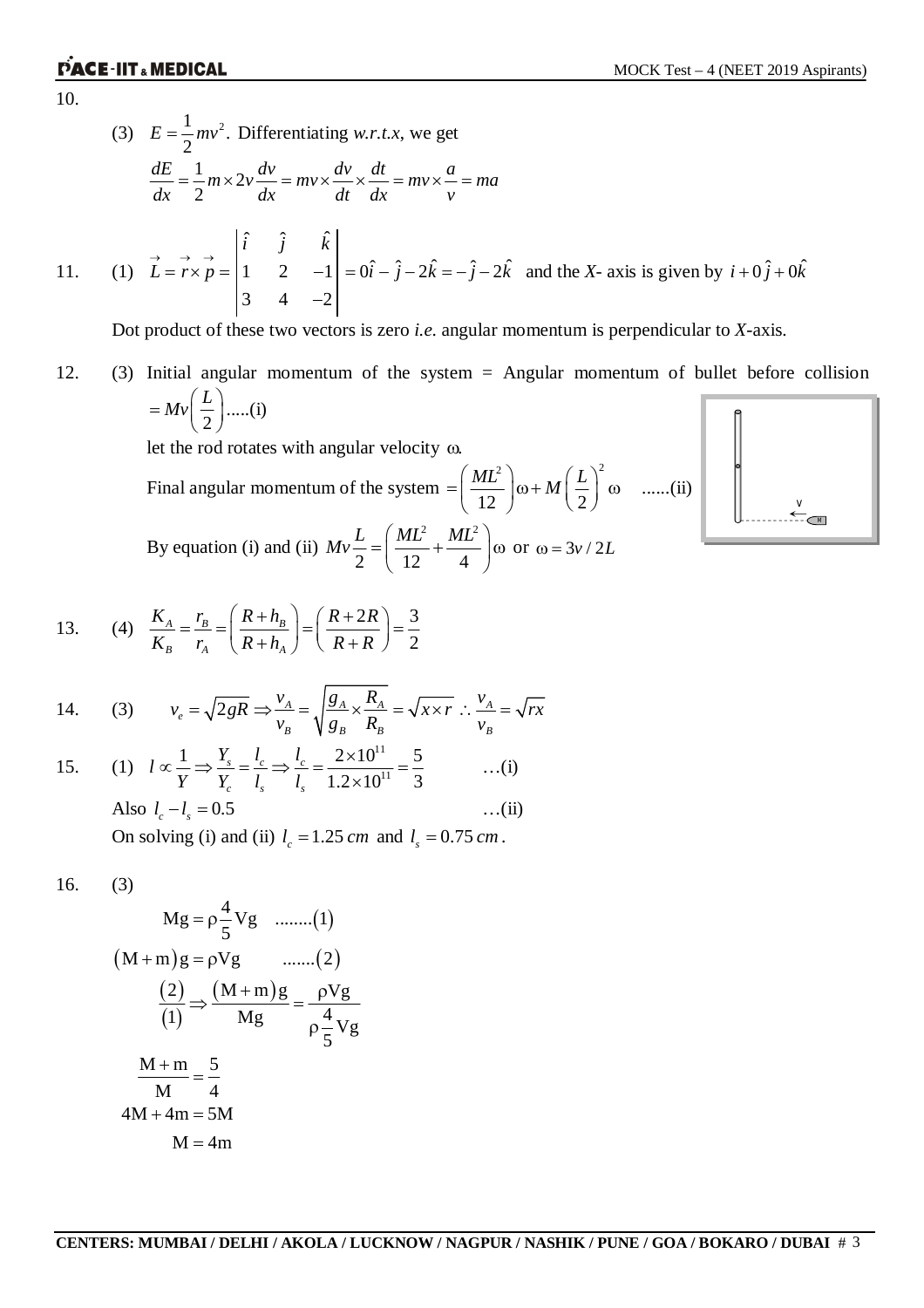$$
17. (3)
$$

or 
$$
W = T[(4\pi r^2)n - 4\pi R^2] = T \cdot 4\pi (nr^2 - R^2)
$$
  
\nwhere  $n \times \frac{4}{3}\pi r^3 = \frac{4}{3}\pi R^3$  and  $W = \frac{1}{2}mv^2$   
\n $\therefore \frac{1}{2}mv^2 = T \cdot 4\pi (nr^2 - R^2)$   
\nor  $\frac{1}{2} \times \frac{4}{3}\pi R^3 \rho v^2 = T \cdot 4\pi (nr^2 - R^2)$   
\nor  $v = \sqrt{\frac{6T}{\rho} \left(\frac{nr^2}{R^3} - \frac{R^2}{R^3}\right)}$   
\n $= \sqrt{\frac{6T}{\rho} \left(\frac{nr^2}{nr^3} - \frac{1}{R}\right)} = \sqrt{\frac{6T}{\rho} \left(\frac{1}{r} - \frac{1}{R}\right)}$ .

18. Ans: (1)<br>when the ball is pushed down, the water gains potential then the ball is pushed down, the water energy.<br>whereas the ball lookes grav. potential energy. hereof the ball lockes grav. Potential 00<br>Hence, gain in RE of water =  $(Vf_{\omega}) \frac{3}{2} \hbar - (\frac{V}{2} f_{\omega}) \frac{3}{2} (\frac{3}{8} \hbar)$ <br> $- Vf_{\omega} \frac{3}{2} (\frac{1}{2} - \frac{3}{2}) = \frac{1}{2} \pi \hbar^3 S_0^3$ =  $\sqrt{3}\omega^{3\lambda} (1-\frac{3}{16}) = \frac{4}{3}\pi h^3 S_{\omega}^{3\lambda} \frac{s^{13}}{16}$ =  $\frac{13}{12} \pi h^4 \int_{\omega}^{\pi} \frac{3}{10} \omega$ <br>when half it the spherical ball is immersed in water when half of the sphericum - isoplaced water is  $\frac{3}{8}$  2. Loss in  $G.P.E$  of ball =  $mgh$  $=(g'v)g\hbar$ =  $\int_{\frac{1}{3}}^{1} \frac{1}{3} \pi \lambda^3 3 \lambda$ =  $\frac{11}{3} \pi \lambda^4 \zeta^3$ : wordone =  $\frac{13}{12} \pi h^4 f^3 + \frac{11}{3} \pi h^4 f^3$ =  $\pi \lambda^4 \int_{\omega} \frac{3}{4} \left[ \frac{13}{12} - \frac{11}{3} \frac{1}{3} \right]$ =  $\pi \hbar^4 f_{\omega} \partial \left[ \frac{13}{12} - \frac{9}{3} \right]$  $=$   $\frac{5}{10} \pi \lambda^4 \zeta_0$ 

19. (2) When length of the liquid column remains constant, then the level of liquid moves down with respect to

> the container, thus  $\gamma$  must be less than  $3\alpha$ . Now we can write  $V = V_0(1 + \gamma \Delta T)$ Since  $V = A l_0 = [A_0 (1 + 2\alpha \Delta T)] l_0 = V_0 (1 + 2\alpha \Delta T)$ Hence  $V_0(1 + \gamma \Delta T) = V_0(1 + 2\alpha \Delta T) \Rightarrow \gamma = 2\alpha$ .

20. (2) As we know 
$$
\alpha = \frac{\Delta L}{L_0 \Delta \theta} \Rightarrow \Delta \theta = \frac{\Delta L}{\alpha L_0} = \frac{5 \times 10^{-5}}{10 \times 10^{-6} \times 1} = 5^{\circ}C
$$

21. (4) 
$$
v_{rms} = \sqrt{\frac{3RT}{M}} \Rightarrow v_{rms} \propto \sqrt{\frac{T}{M}}
$$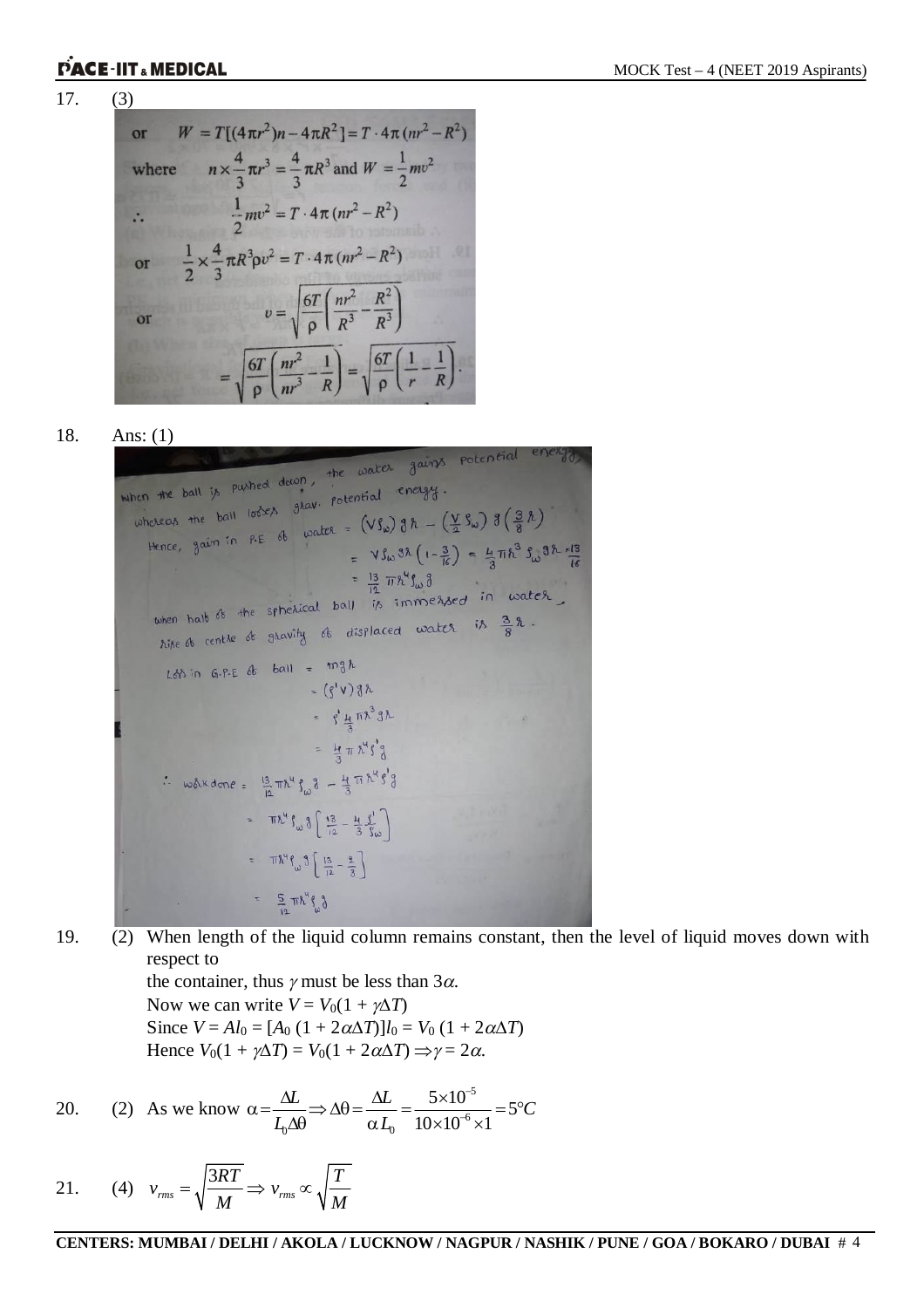$$
\frac{v_2}{v_1} = \sqrt{\frac{M_1}{M_2} \times \frac{T_2}{T_1}} = \sqrt{\frac{1}{2} \times \frac{1}{2}} \Longrightarrow v_2 = \frac{v_1}{2} = \frac{300}{2} = 150 \text{ m/sec}
$$

22. (2) 
$$
\gamma_{\text{mix}} = \frac{\frac{\mu_1 \gamma_1}{\gamma_1 - 1} + \frac{\mu_2 \gamma_2}{\gamma_2 - 1}}{\frac{\mu_1}{\gamma_1 - 1} + \frac{\mu_2}{\gamma_2 - 1}} = \frac{\frac{3 \times 1.3}{(1.3 - 1)} + \frac{2 \times 1.4}{(1.4 - 1)}}{\frac{3}{(1.3 - 1)} + \frac{2}{(1.4 - 1)}} = 1.33
$$

23. (3) 
$$
W_{AB} = -P_0V_0
$$
,  $W_{BC} = 0$  and  $W_{CD} = 4P_0V_0$   
\n $\Rightarrow W_{ABCD} = -P_0V_0 + 0 + 4P_0V_0 = 3P_0V_0$ 

24. (3) If thermal resistance of each rod is considered *R* then, the given combination can be redrawn as follows



 $(Heat current)_{AC} = (Heat current)_{AB}$  $(120 - 20)$   $(120 - \theta)$ 2*R R*  $\frac{(120 - \theta)}{2} = \frac{(120 - \theta)}{2} \Rightarrow \theta = 70^{\circ}C$ 

25. (2) The two springs on left side having spring constant of 2*k* each are in series, equivalent constant is  $\frac{1}{\sqrt{1}}$  $1 \quad 1$  $2k-2k$ *k*  $k-2k$  $=$  $\left(\frac{1}{2k}+\frac{1}{2k}\right)$ . The two springs on right hand side of mass *M* are in parallel. Their effective

spring constant is  $(k+2k) = 3k$ .

Equivalent spring constants of value *k* and *3k* are in parallel and their net value of spring constant of all the four springs is  $k + 3k = 4k$ 

$$
\therefore \text{ Frequency of mass is } n = \frac{1}{2\pi} \sqrt{\frac{4k}{M}}
$$

26. (2) From the given equation  $\omega_1 = 2\pi n_1 = 646\pi \Rightarrow n_1 = 323$ and  $\omega_2 = 2\pi n_2 = 652\pi \Rightarrow n_2 = 326$ Hence, beat frequency  $= 326 - 326 = 3$ 

27. (2) Suppose *N* resonance occurred before tube coming out.

Hence by using 
$$
l = \frac{(2N-1)v}{4n}
$$
  
\n
$$
\Rightarrow 1.5 = \frac{(2N-1) \times 330}{4 \times 660} \Rightarrow N \approx 6.
$$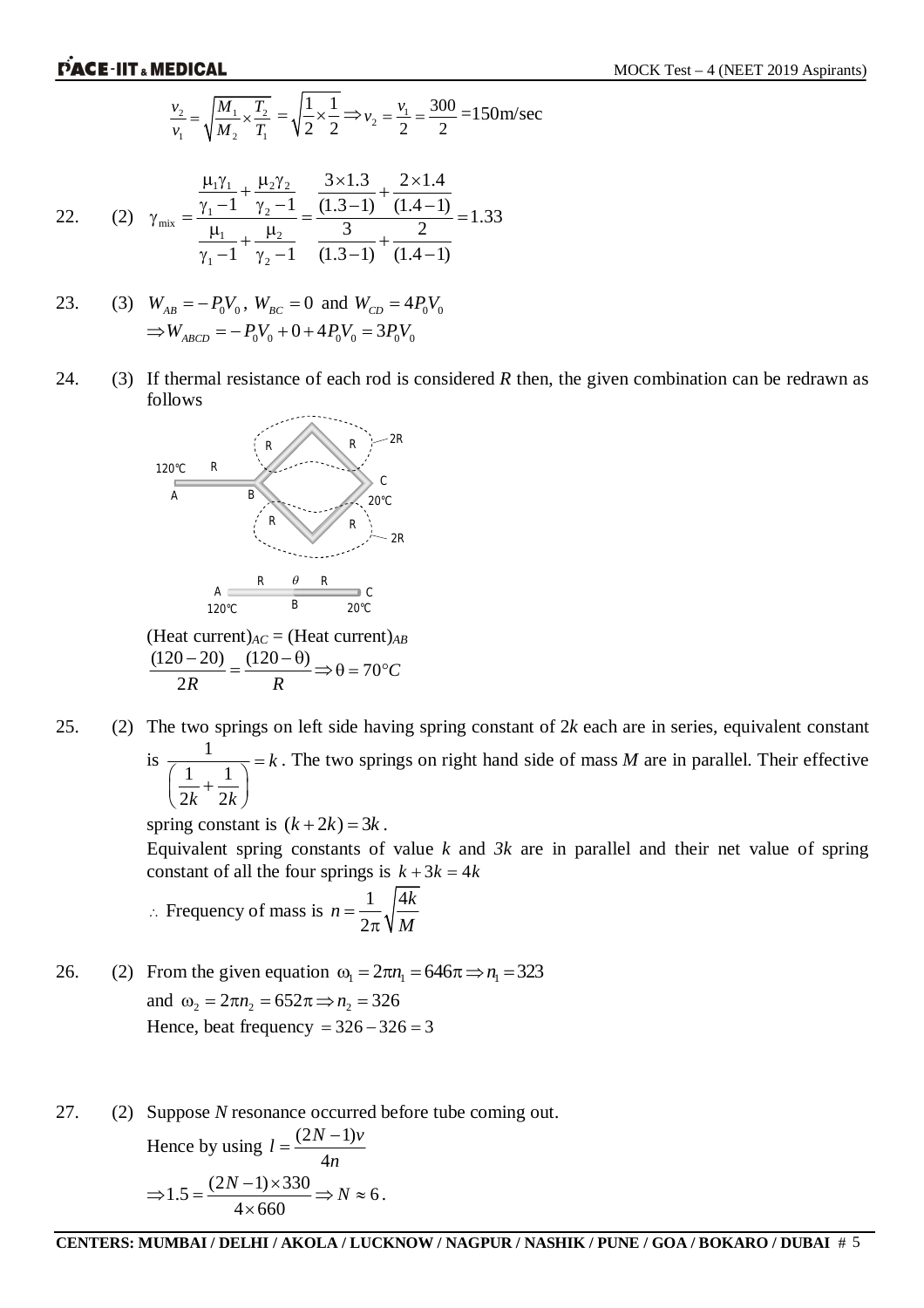28. (3) Given circuit can be redrawn as follows capacitors,  $9\mu$ F,  $9\mu$ F and  $7\mu$ F are short circuited. So they are deleted.



29. (1) When key is open, charge in steady state will be  $q_1 = CE$ . When key is closed, potential difference across capacitor will be  $V = \frac{2R}{R} E = \frac{2}{3}$ .  $2R$  3  $V = \frac{2R}{R}E = \frac{2}{3}R$  $R+2R$  $=\frac{2R}{R}E=\frac{2}{3}$  $^{+}$ Charge in steady state will be  $q_2 = \frac{2}{3}$ 3  $q_2 = \frac{2}{3}CE \Rightarrow \frac{q_1}{q_2}$ 3 2 *q q*  $=\frac{3}{2}$ .

2

30. (2)

$$
R_{i_1} = R_1[1 + \alpha_1 t]
$$
  
\n
$$
R_{i_2} = R_2[1 + \alpha_2 t]
$$
  
\n
$$
R_{i_s} = R_{i_1} + R_{i_2}
$$
  
\n
$$
= R_1[1 + \alpha_1 t] + R_2[1 + \alpha_2 t]
$$
  
\n
$$
= (R_1 + R_2) + (R_1\alpha_1 + R_2\alpha_2) t
$$
  
\n
$$
= R_s + (R_1\alpha_1 + R_2\alpha_2) t
$$
  
\n
$$
\alpha_s = \frac{R_{i_s} - R_s}{R_s t}
$$
  
\n
$$
= \frac{(R_1\alpha_1 + R_2\alpha_2)}{R_1 + R_2}
$$

31. (3) Point *P* lies at equatorial positions of dipole 1 and 2 and axial position of dipole 3. Hence field at *P* due to dipole 1 – *Q* +*Q* 1

$$
E_1 = \frac{k \cdot p}{x^3}
$$
 (towards left)  
due to dipole 2  

$$
E_2 = \frac{k \cdot p}{x^2}
$$
 (towards left)  
due to dipole 3  $E_3 = \frac{k \cdot (2p)}{x^3}$  (towards right)  
So net field at *P* will be zero.

**CENTERS: MUMBAI / DELHI / AKOLA / LUCKNOW / NAGPUR / NASHIK / PUNE / GOA / BOKARO / DUBAI** # 6

*P*

2

– *Q* +*Q*

3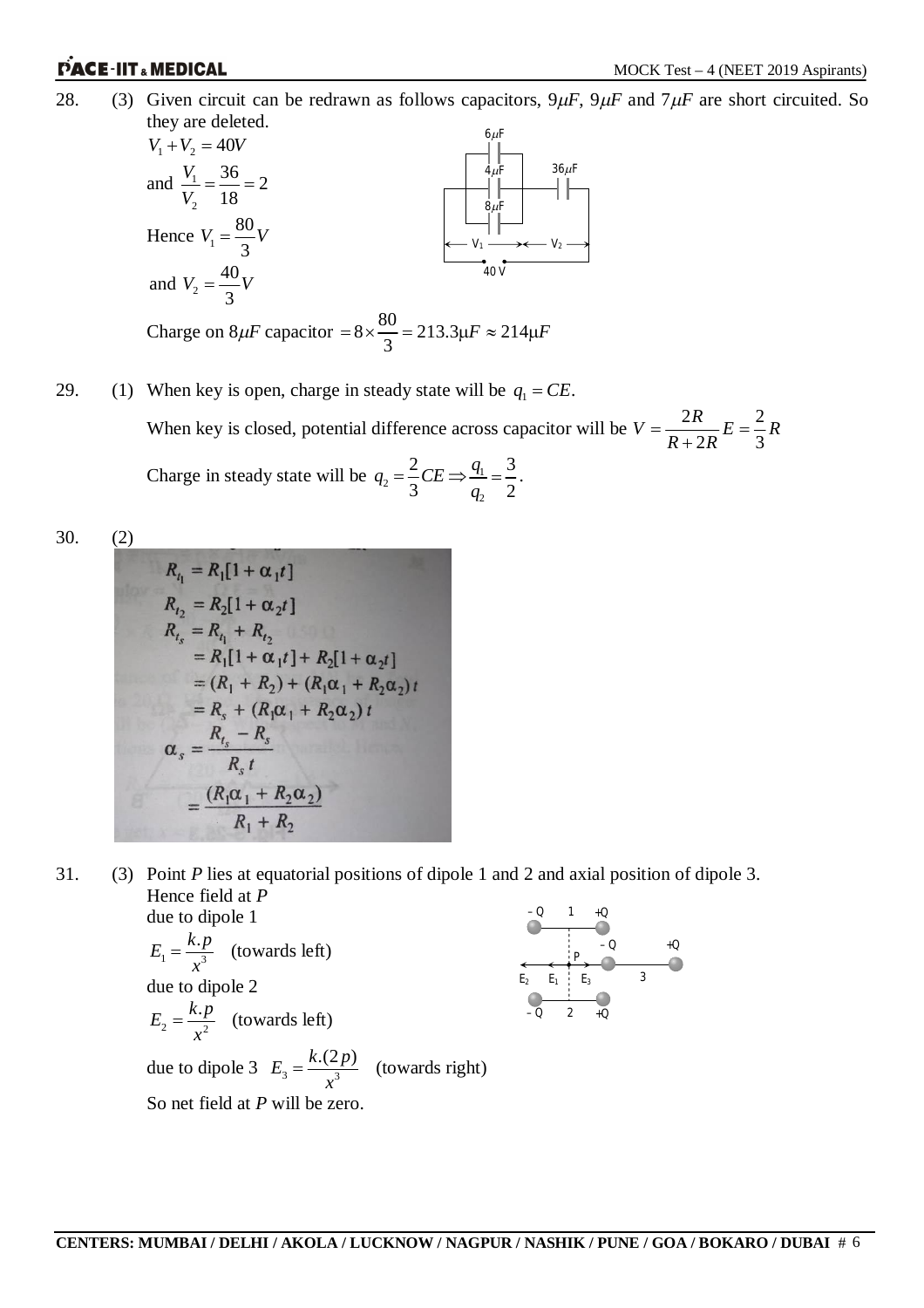32. (3) Given circuit can be reduced to a simple circuit as shown in figures below



i.e. 
$$
R_{eq} = 5\Omega
$$
.

33. (2) 
$$
\frac{i_s}{i} = \frac{S}{G+S} \Rightarrow i_s G = (i - i_s)S
$$
  
\n $\therefore i_s G = (0.03 - i_s)4r$  ......(i)  
\nand  $i_s G = (0.06 - i_s)r$  ......(ii)  
\nFrom (i) and (ii)  
\n $0.12 - 4i_s = 0.06 - i_s \Rightarrow i_s = 0.02A$ .

34. (2) The given circuit can be redrawn as follows  
\n
$$
\frac{i_1}{i_2} = \frac{9}{18} = \frac{1}{2}
$$
\nand  $i = i_1 + i_2$   
\n
$$
\Rightarrow \frac{i}{i_1} = 1 + \frac{i_2}{i_1} = 1 + 2 = 3
$$
\nFrom  $P = i^2 R \Rightarrow \frac{P_{10\Omega}}{P_{18\Omega}} = \left(\frac{i}{i_1}\right)^2 \times \frac{10}{18} \Rightarrow P_{10\Omega} = 10W$ 

35. (4) Initially when wires carry currents in the same direction as shown. Magnetic field at mid point*O* due to wires 1 and 2 are respectively

$$
B_1 = \frac{\mu_0}{4\pi} \cdot \frac{2i_1}{x} \otimes
$$
  
and 
$$
B_2 = \frac{\mu_0}{4\pi} \cdot \frac{2i_2}{x} \otimes
$$

Hence net magnetic field at  $OB_{net} = \frac{\mu_0}{4\pi} \times \frac{2}{\pi} \times (i_1 - i_2)$  $2\lambda(i_1 - i_2)$  $B_{net} = \frac{\mu_0}{4\pi} \times \frac{2}{x} \times (i_1 - i_2)$  $=\frac{\mu_0}{i} \times \frac{2}{i} \times (i_1 - i$  $\pi$ 

$$
\Rightarrow 10 \times 10^{-6} = \frac{\mu_0}{4\pi} \cdot \frac{2}{x} (i_1 - i_2) \ \dots \ (i)
$$

If the direction of *i<sup>2</sup>* is reversed then

$$
B_1 = \frac{\mu_0}{4\pi} \cdot \frac{2i_1}{x} \otimes \qquad \qquad \qquad \text{if } \left| \begin{array}{c} 0 \\ \hline \frac{2}{x} + \frac{2}{x} \\ \hline \frac{2}{x} + \frac{2}{x} \\ \hline \frac{2}{x} + \frac{2}{x} \\ \hline \frac{2}{x} + \frac{2}{x} \\ \hline \frac{2}{x} + \frac{2}{x} \\ \hline \frac{2}{x} + \frac{2}{x} \\ \hline \frac{2}{x} + \frac{2}{x} \\ \hline \frac{2}{x} + \frac{2}{x} \\ \hline \frac{2}{x} + \frac{2}{x} \\ \hline \frac{2}{x} + \frac{2}{x} \\ \hline \frac{2}{x} + \frac{2}{x} \\ \hline \frac{2}{x} + \frac{2}{x} \\ \hline \frac{2}{x} + \frac{2}{x} \\ \hline \frac{2}{x} + \frac{2}{x} \\ \hline \frac{2}{x} + \frac{2}{x} \\ \hline \frac{2}{x} + \frac{2}{x} \\ \hline \frac{2}{x} + \frac{2}{x} \\ \hline \frac{2}{x} + \frac{2}{x} \\ \hline \frac{2}{x} + \frac{2}{x} \\ \hline \frac{2}{x} + \frac{2}{x} \\ \hline \frac{2}{x} + \frac{2}{x} \\ \hline \frac{2}{x} + \frac{2}{x} \\ \hline \frac{2}{x} + \frac{2}{x} \\ \hline \frac{2}{x} + \frac{2}{x} \\ \hline \frac{2}{x} + \frac{2}{x} \\ \hline \frac{2}{x} + \frac{2}{x} \\ \hline \frac{2}{x} + \frac{2}{x} \\ \hline \frac{2}{x} + \frac{2}{x} \\ \hline \frac{2}{x} + \frac{2}{x} \\ \hline \frac{2}{x} + \frac{2}{x} \\ \hline \frac{2}{x} + \frac{2}{x} \\ \hline \frac{2}{x} + \frac{2}{x} \\ \hline \frac{2}{x} + \frac{2}{x} \\ \hline \frac{2}{x} + \frac{2}{x} \\ \hline \frac{2}{x} + \frac{2}{x} \\ \hline \frac{2}{x} + \frac{2}{x} \\ \hline \frac{2}{x} + \frac{2}{x}
$$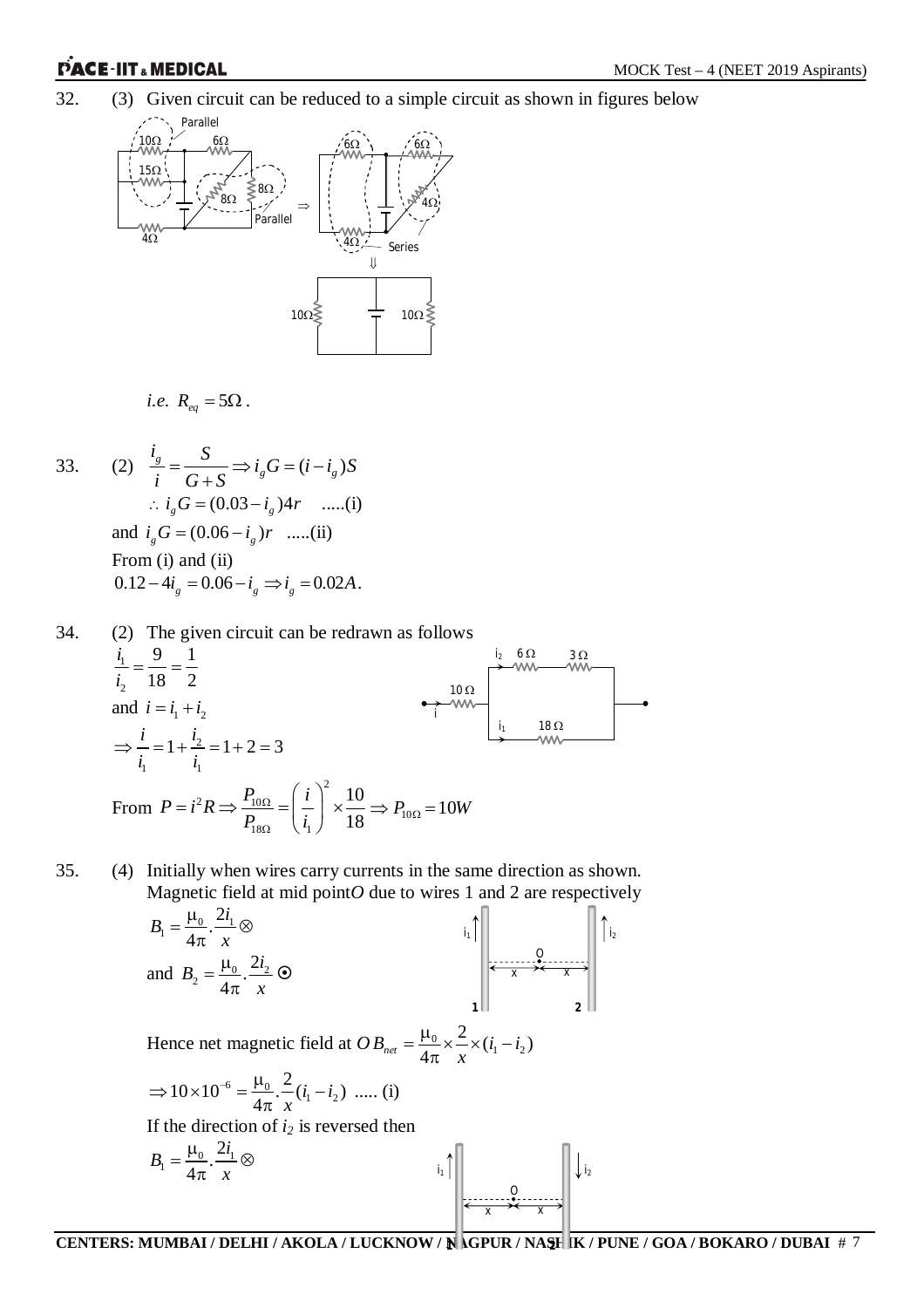and 
$$
B_2 = \frac{\mu_0}{4\pi} \cdot \frac{2i_2}{x} \otimes
$$
  
\nSo  $B_{net} = \frac{\mu_0}{4\pi} \cdot \frac{2}{x} (i_1 + i_2)$   
\n $\Rightarrow 40 \times 10^{-6} = \frac{\mu_0}{4\pi} \cdot \frac{2}{x} (i_1 + i_2)$  ...... (ii)  
\nDividing equation (ii) by (i)  $\frac{i_1 + i_2}{i_1 - i_2} = \frac{4}{1} \Rightarrow \frac{i_1}{i_2} = \frac{5}{3}$ 

36. (1) Point *P* lies on equatorial line of magnet (1) and axial line of magnet (2) as shown

0 7 1 3 3 <sup>1000</sup> 10 0.1 4 (0.1) *<sup>M</sup> B T d* 0 7 2 3 3 2 2 1000 10 0.2 4 (0.1) *<sup>M</sup> B T d* net 2 1 *B B B T* 0.1 (1) *N S N S* (2) *B*<sup>2</sup> *B*<sup>1</sup> *P*

37. (2) At *t* = 0 current through *L* is zero so it acts as open circuit. The given figures can be redrawn as follow.



$$
i_1 = 0 \quad i_2 = \frac{E}{R} \quad i_3 = \frac{E}{2R}
$$
  
Hence 
$$
i_2 > i_3 > i_1.
$$

38. (2)  $V_0 = i_0 Z \Rightarrow 200 = 100 Z \Rightarrow Z = 2\Omega$ Also  $Z^2 = R^2 + X_L^2 \implies (2)^2 = (1)^2 + X_L^2 \implies X_L = \sqrt{3\Omega}$ 

39. (3) Radius of circular path described by a charged particle in a magnetic field is given by  $r = \frac{\sqrt{2mK}}{R}$ *qB*  $=\frac{\sqrt{2m\lambda}}{2};$  $2 \mathbf{p}^2$   $\mathbf{p}^2$   $\mathbf{p}^2$   $\mathbf{p}^2$   $\mathbf{p}^2$  $K = \frac{q^2 B^2 r^2}{2} = \left(\frac{e}{r}\right) \frac{e B^2 r^2}{r^2}$ 

where 
$$
K =
$$
 Kinetic energy of electron  $\Rightarrow K = \frac{q^2 B^2 r^2}{2m} = \left(\frac{e}{m}\right) \frac{eB^2 r}{2}$   
\n
$$
= \frac{1}{2} \times 1.7 \times 10^{11} \times 1.6 \times 10^{-19} \times \left(\frac{1}{\sqrt{17}} \times 10^{-5}\right)^2 \times (1)^2
$$
\n
$$
= 8 \times 10^{-20} J = 0.5 eV
$$
\nBy using  $E = W_0 + K_{max}$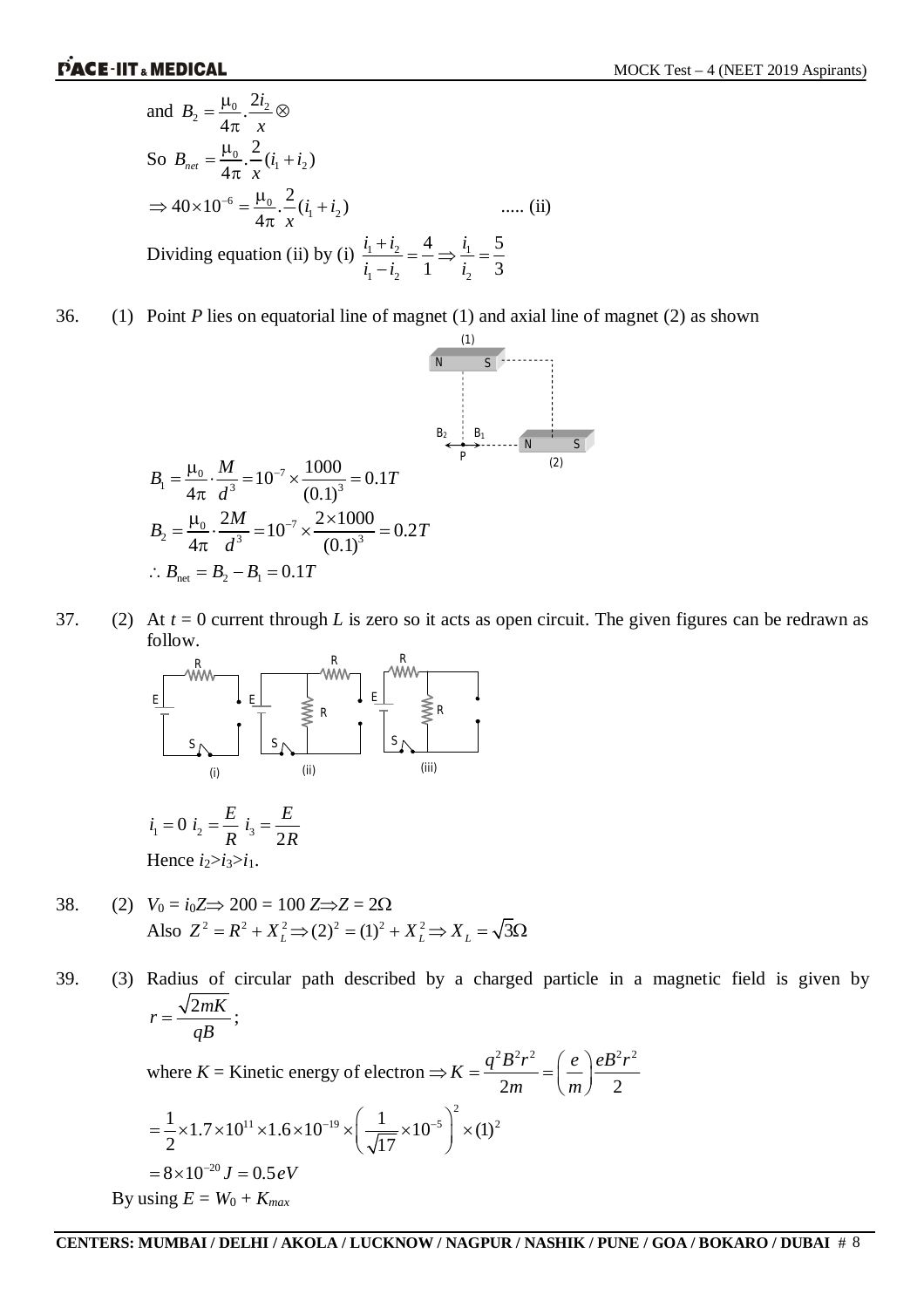$$
\Rightarrow W_0 = E - K_{\text{max}} = \left(\frac{12375}{2475}\right) eV - 0.5 eV = 4.5 eV
$$

40. (3) 
$$
\lambda = \frac{h}{p} \Rightarrow \lambda - \frac{0.5}{100} \lambda = \frac{h}{p + \Delta p} \Rightarrow \frac{199\lambda}{200} = \frac{h}{p + \Delta p} = \frac{199}{200} \frac{h}{p}
$$

$$
\Rightarrow p + \Delta p = \frac{200}{199} p \Rightarrow p = 199 \Delta p
$$

41. (2) By using 
$$
I = 4I_0 \cos^2\left(\frac{\varphi}{2}\right) = 4I_0 \cos^2\left(\frac{\pi \Delta}{\lambda}\right)
$$
  
\n
$$
\left\{\because \varphi = \frac{2\pi}{\lambda} \Delta \right\}
$$
\n
$$
\Rightarrow \frac{I_1}{I_2} = \frac{\cos^2\left(\frac{\pi \Delta_1}{\lambda}\right)}{\cos^2\left(\frac{\pi \Delta_2}{\lambda}\right)} = \frac{\cos^2\left(\frac{\pi \Delta}{\lambda}\right)}{\cos^2(0)} = \frac{1}{2}
$$

42. (3) Here object and image are at the same position so this position must be centre of curvature  $\therefore R = 12 \text{ cm}$ 



43. (3) 
$$
m = \sqrt{m_1^2 + m_2^2} = \sqrt{(0.16) + (0.09)} = 0.5
$$

44. (4) Equivalent circuit can be redrawn as follows

$$
i = \frac{10 \text{ V}}{2} = 5 \text{ mA} = i_2
$$
\n
$$
i_1 = \frac{10}{2} = 5 \text{ mA} = i_2
$$
\n
$$
i_1 = 0
$$

45. (2)

Since,  
\n
$$
\beta = \frac{\alpha}{1 - \alpha}
$$
\n
$$
\alpha \beta = \frac{\alpha^2}{1 - \alpha} \qquad ...(i)
$$
\n
$$
\beta - \alpha = \frac{\alpha}{1 - \alpha} - \alpha = \frac{\alpha^2}{1 - \alpha} \qquad ...(ii)
$$
\n
$$
\therefore \qquad \left(\frac{\beta - \alpha}{\alpha \beta}\right) = \left(\frac{\alpha^2}{1 - \alpha}\right) \left(\frac{1 - \alpha}{\alpha^2}\right) = 1.
$$
\n
$$
\therefore \qquad (i) \text{ and one denominator,}
$$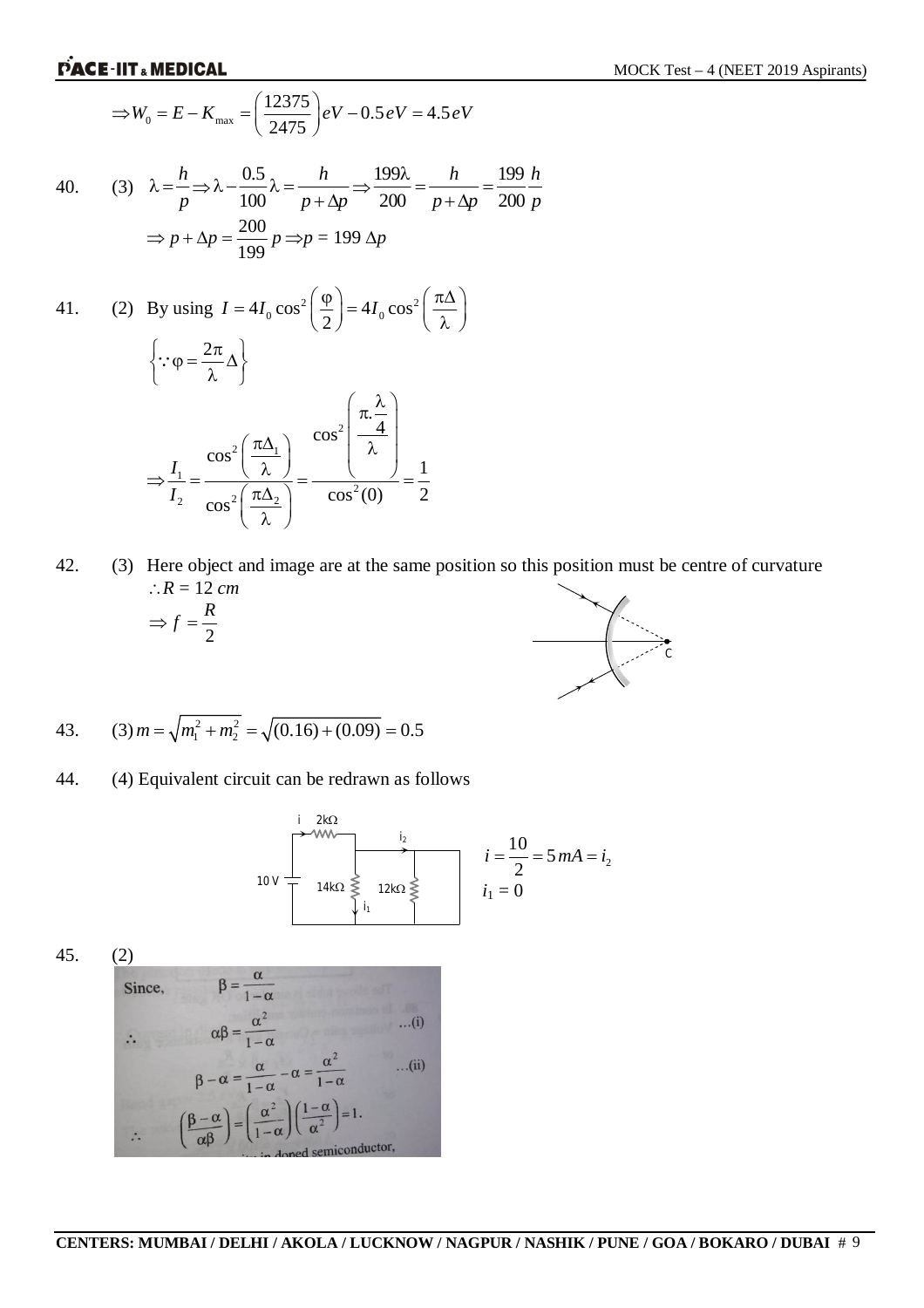- 46.  $\overline{\phantom{a}}$  in 1 atom of  $O^{2-} - 18 - 8 = 10$ Moles of  $e^- = 10 \times 2 \times 10^{-3}$ No. of  $e^- = 6 \times 10^{23} \times 2 \times 10 \times 10^{-3}$  $= 1.2 \times 10^{22}$
- 47. Precipitation when  $K_{IP} > K_{SP}$ In first option:

$$
K_{IP} = \frac{10^{-4}}{2} \times \frac{10^{-4}}{2} > 1.8 \times 10^{-10}
$$

Concentration is halved, when equal vol. is mixed

48. 
$$
N_2O_4 \rightleftharpoons 2NO_{2(g)} \rightarrow \frac{1}{K_2}
$$
  
\n $2NO_2 \rightleftharpoons N_2 + 2O_2 \rightarrow \frac{1}{K_1^2}$   
\nAdding both, we get the desired reaction  
\n $\therefore K = \frac{1}{K_1} \times \frac{1}{K_2^2} = \frac{1}{K_1 K_2^2}$ 

49. 
$$
AgI \rightleftharpoons Ag^{+} + I^{-}
$$
  
\n
$$
S \quad 10^{-4}
$$
  
\n
$$
S \times 10^{-4} = 1 \times 10^{-16}
$$
  
\n
$$
\therefore S = 10^{-12}
$$

50.  $M_{\text{urea}} < M_{\text{glucose}} < N_{\text{surrose}}$  (Molar mass)  $\therefore$  for same percentage  $n_{\text{urea}} > n_{\text{glucose}} > n_{\text{surrose}}$ 

2  $\mathbf{R}_1$   $\mathbf{R}_2 \mathbf{R}_1$ 

 $K_2$   $K_1^2$   $K_2K$ 

51. 
$$
w = -nRT \ln \left( \frac{v_2}{v_1} \right) \times 101J
$$

$$
= -2 \times \frac{1}{12} \times 300 \ln(10) \times 101J
$$

$$
= -50 \times 2.3 \times 101 J
$$

$$
= -11.615 KJ
$$

52. 
$$
\Delta H = (H_{C=C} + H_{H-H}) - 2H_{C-H} - H_{C-C}
$$

$$
= - 120.02 \text{ KJ/mol}
$$

53. Average velocity = 
$$
\sqrt{\frac{8RT}{\pi M}}
$$
  

$$
\frac{v_2}{v_1} = \sqrt{\frac{T_2}{T_1}} = \sqrt{\frac{2}{1}} = 1.4
$$

54. Free expansion :  $w = 0$ Adiabatic :  $q = 0$ ∴ u is also zero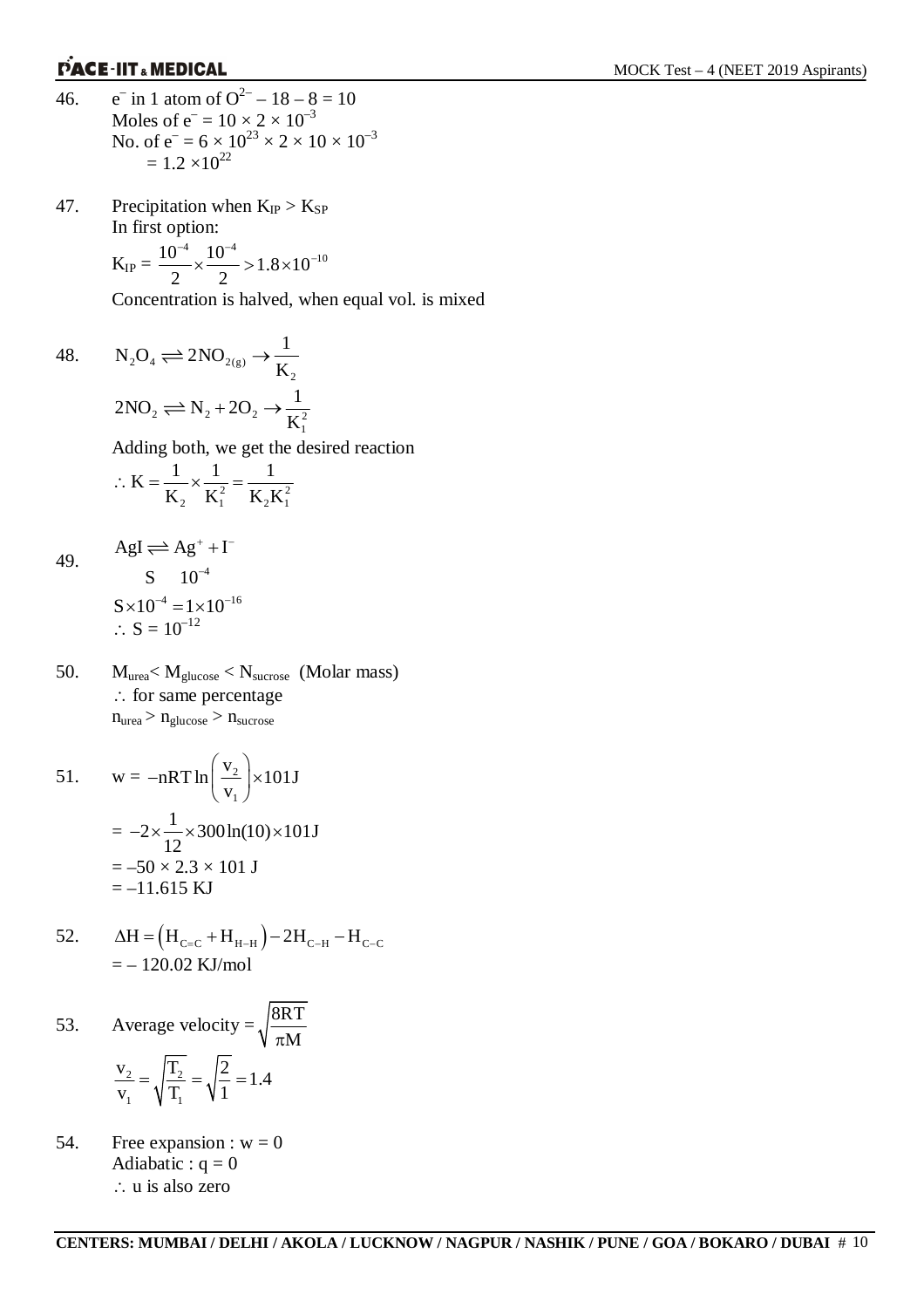55.

H 
$$
\left.\begin{array}{l}\n P_2 \quad O_5 \\
\downarrow \\
O.N = -2\n \end{array}\right.
$$
  
\n $\rightarrow$  O.N = x  
\n $\rightarrow$  O.N = +1  
\n4× (+1) + 2 × (x) + 5x (-2) = 0  
\nx = +3  
\nSimilarly, calculate for others.

56. 
$$
\text{NaNO}_3 \xrightarrow{\Delta} \text{NaNO}_2 + \frac{1}{2}\text{O}_2
$$

57. Factual

- 58. d orbital of chlorine and p-orbital of oxygen is involved.
- 59.



60.



61. As oxidation number increases, percentage decreases.

62. 
$$
\frac{r_1}{r_2} = \sqrt{\frac{M_2}{M_1}}
$$

$$
\frac{10}{x} = \sqrt{\frac{2}{72}} \Rightarrow x = 60 \text{ m/s}
$$

- 63.  $\Delta S_{\text{mix}} > 0$ Raoult's law is followed
- 64. Factual
- 65. Inert pair effect

66. [B] = 
$$
\frac{K_1}{K_1 + K_2} \times 100
$$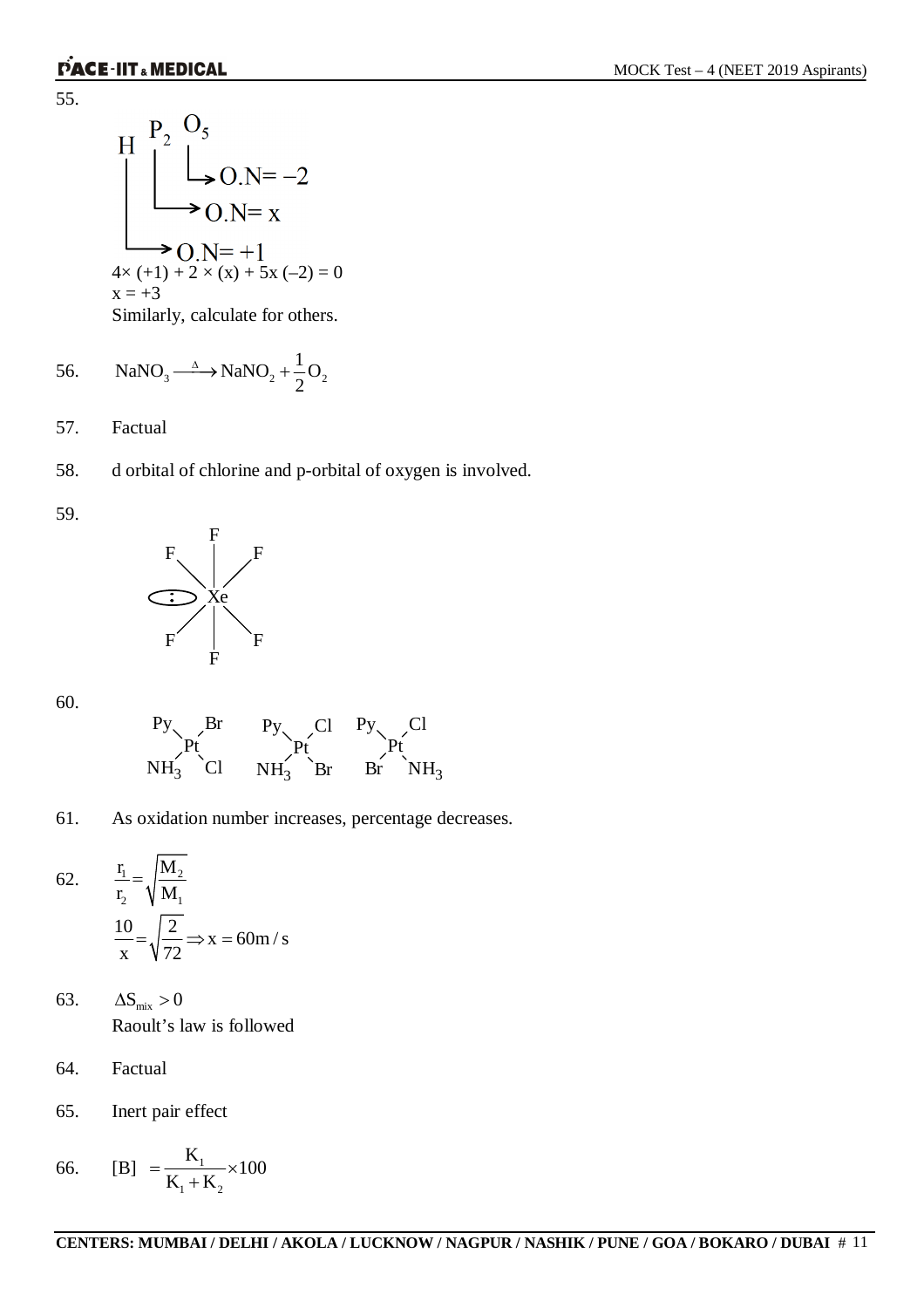

73. 
$$
E_{cell}^{\circ} = 0.72 - 0.42
$$
  
\n $= 0.3$   
\n $E_{cell} = 0.3 - \frac{0.0591}{6} \log \left( \frac{0.1^2}{0.01^3} \right)$   
\n $= 0.3 - 0.1 \times 4$   
\n $= 0.3 - 0.04$   
\n $= 0.26$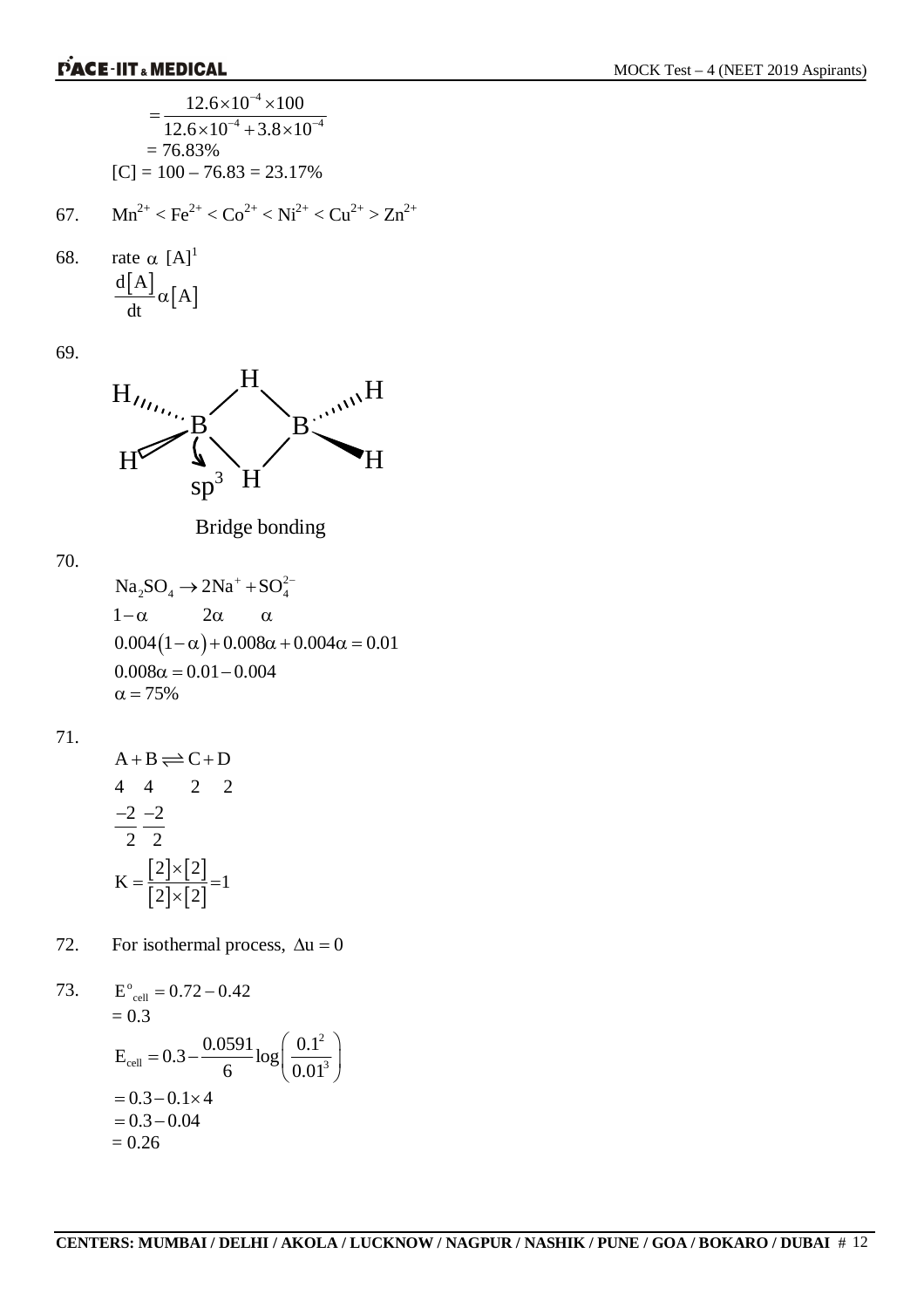74.  $2H^+ + 2e^- \rightarrow H_2$  $E_{cell} = 0$ 

- 75. (3) For a body centered cubic (BCC) the packing fraction is 0.68.
- 76. When n= even number then for two identical ends, number of geometrical isomers  $= 2^{n-1} + 2^{n/2-1}$  $= 2^1 + 2^0 = 3$

 $\ddot{\rm x}$ 

77.



The above compound has chiral centre.

Hence, it can exhibit optical isomerism while geometrical isomerism is not possible due to the presence of identical groups on double bonded carbon atoms.

78.



79.



80.

81.

Higher the stability of carbocation, faster is the reaction because  $S_N$ 1 reactions involve the formation of carbocation intermediate.



82. (3) 83. (1)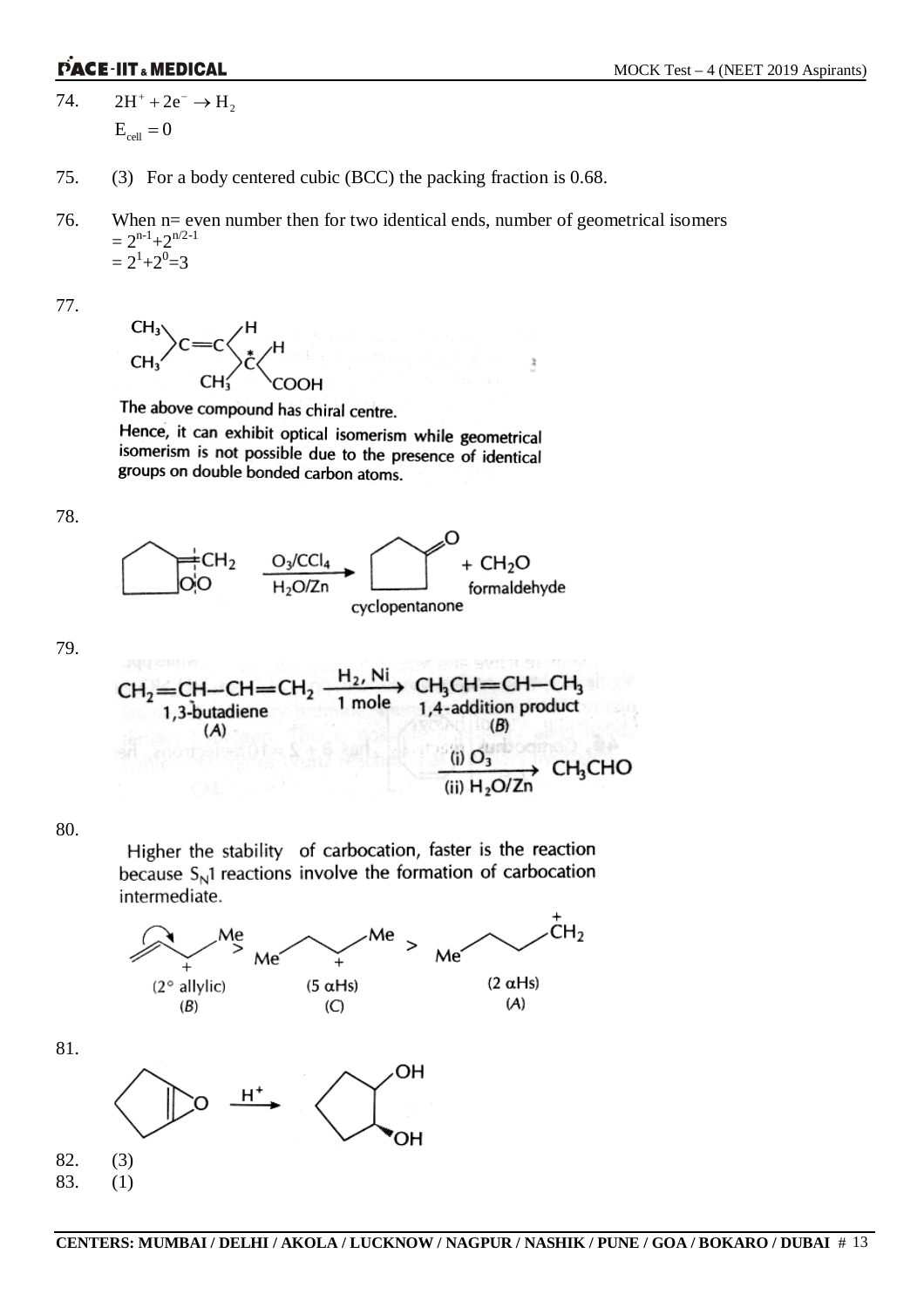84.

```
20 \times 0.4 = 40 \times N(: N_1V_1 = N_2V_2)N = 0.2or
    M = \frac{0.2}{2} = 0.1 M\ddot{\cdot}
```
85.

Additon of 3-10% sulphur to rubber, makes it hard

#### 86.

Aldehydes and  $\alpha$  – hydroxyl ketones give positive Tollen's test. Glucose is a polyhydroxy aldehyde and fructose is an  $\alpha$  – hydroxyl ketone.

87. ()

88.



89.

- (i) The compound with molecular formula  $C_9H_{10}O$  forms a 2,4-DNP derivative and reduces Tollen's reagent, so it is an aldehyde.
- (ii) It undergoes Cannizzaro reaction, so the aldehyde group should be directly attached to the benzene ring.
- (iii) On vigorous oxidation, it gives 1,2-benzene dicarboxylic acid, so it should be an ortho substituted benzaldehyde. For molecular formula  $C_9H_{10}O$ , the possibility is only o-ethyl benzaldehyde.
- (iv) The equations for all the reactions are given below

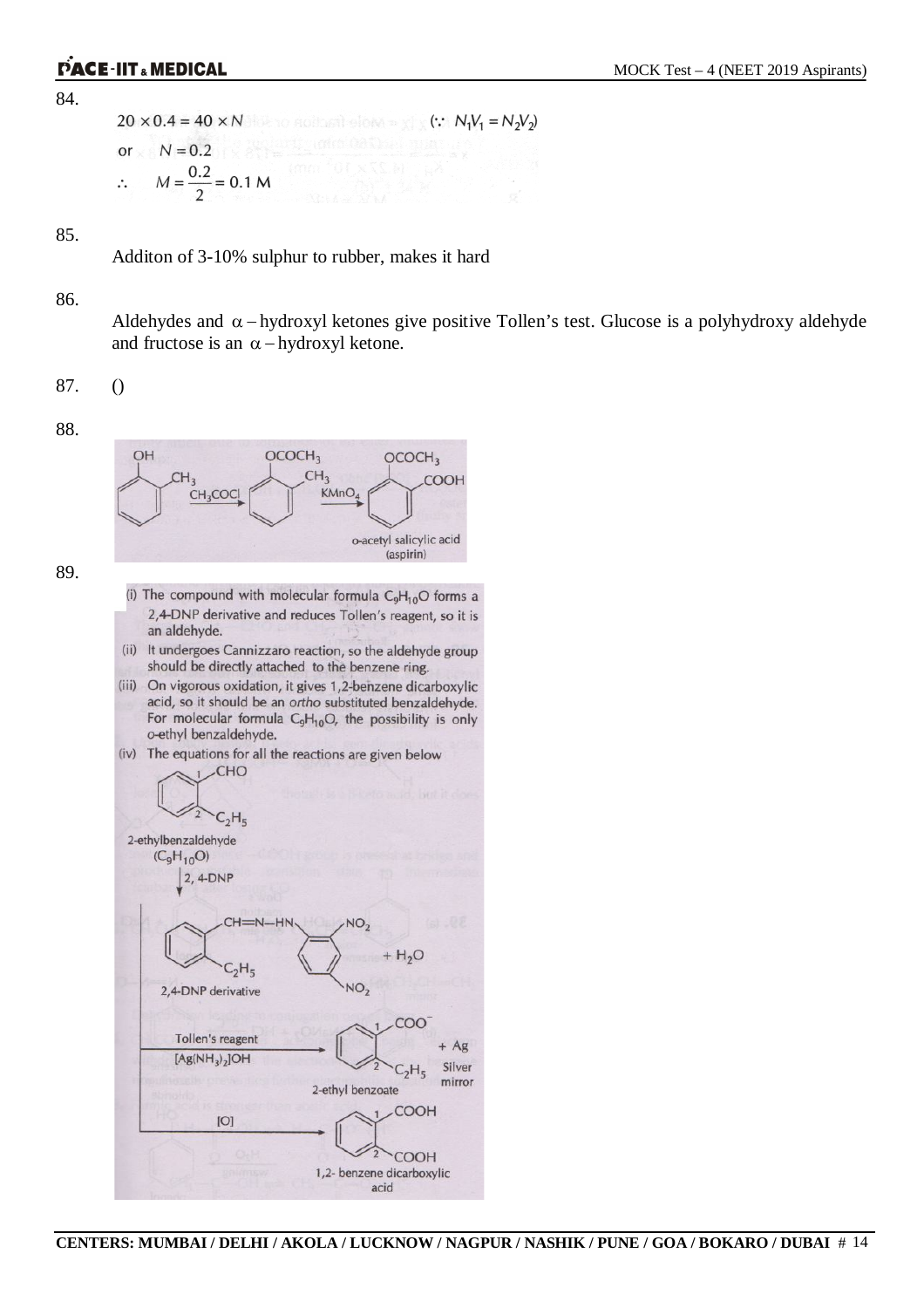



- 91. Living world  $Pg 10$
- 92. Bio Class Pg 23
- 93. PK Pg 30
- 94. MOFP Pg 70
- 95. ANAT Pg 90,91
- 96. CELL Pg 137
- 97. CELL DIV –

If homologous chromosomes fail to separate no. of chromosomes will not be equally distributed

- 98. TRANSPORT Pg 185
- 99. MINERAL Pg 196
- 100. PHOTO Pg 208
- 101. RESPI Pg 227,228,232, 230
- 102. PGD Pg 243
- 103. REPRO Pg 6
- 104. SEXUAL REPRO
	- 1 pollen sac  $= 1000$  mmc
	- 4 pollen sacs  $=$  4000 mmc
	- $4$  mmc = 4 pollen grains
	- $4000$  mmc = 16,000 pollen grains
- 105. PRINCIPLES
	- In, f2 yellow = green =  $12:4:3:1$
- Pg. 79
- 106. MOLECULAR
	- $A = 20\%$  : T=20%
		- $100-40=60$  :  $G=30\%$  :  $C=30\%$
- 107. ENHANCEMENT Pg 177
- 108. MICROBES Pg. 183
- 109. ECOSYSTEM
	- Pg. 243
- 110. BIODIVERSITY- Pg. 262
- 111. ENVIRONMENTAL ISSUES Pg. 276
- 112. BIOLOGICAL CLASSIFICATION Pg 20,27
- 113. PK Pg 34
- 114. CELL Pg 133,134
- 115. CELL DIVISION Pg 163, 164, 167
- 116. MOFP Pg. 79
- 117. ANAT Pg. 97
- 118. TRANSPORT Pg 179
- 119. MINERAL Pg 204
- 120. PHOTO Pg 211, 212
- 121. RESPI Pg 232
- 122. PGD Pg 251
- 123. SEXUAL Pg. 27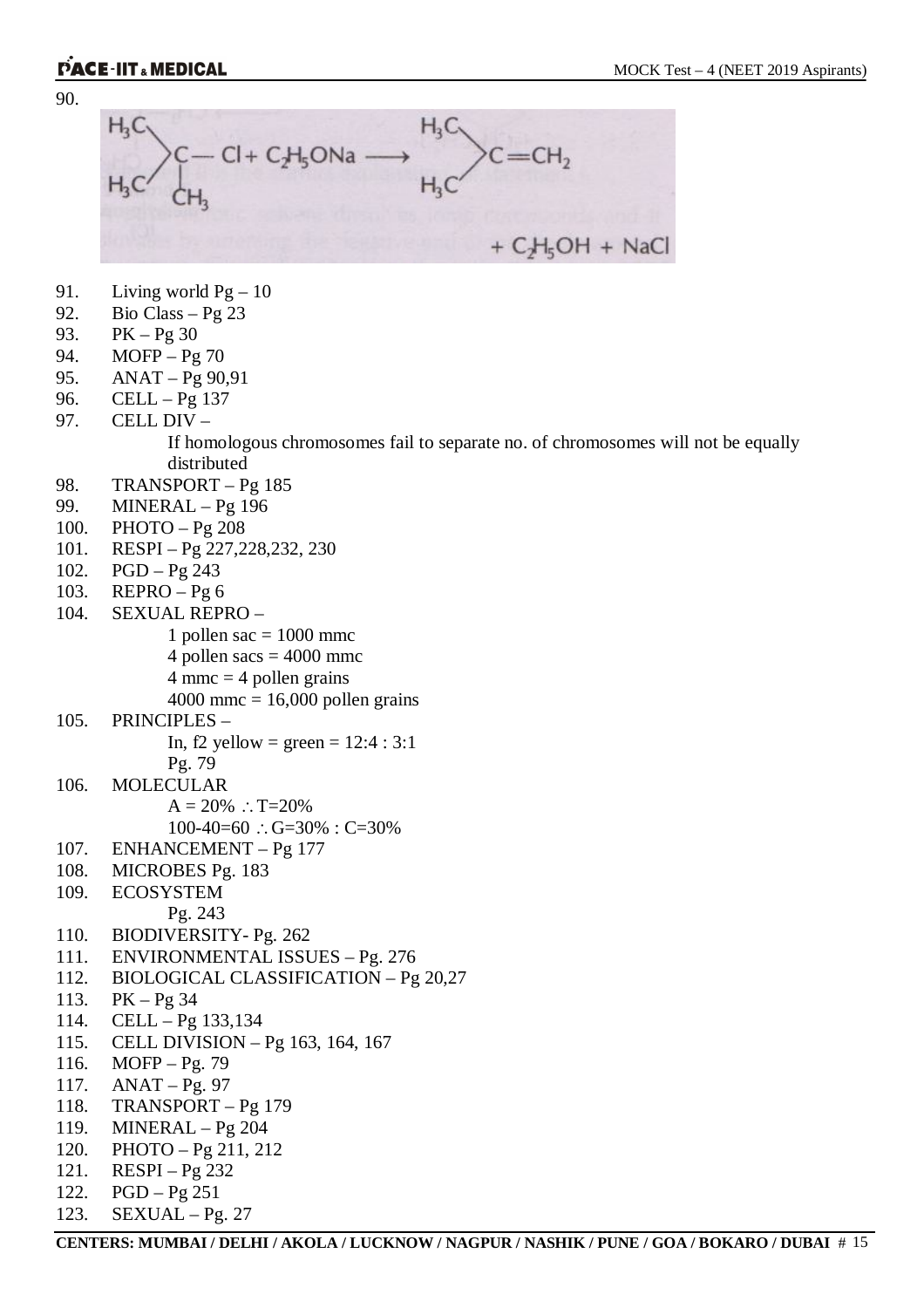- 124. PRINCIPLES Pg. 87
- 125. MOLECULAR –
- There will be no  $N^{14} N^{14}$  Containing DNA
- 126. ENHANCEMENT Pg. 177
- 127. MICROBES Pg 183, 187
- 128. ORG & POPL Pg 235
- 129. ECOSYSTEM Pg 252
- 130. BIODIV Pg 265
- 131. ISSUES Pg 282, 283
- 132. CELL Pg 136
- 133. MORPHO Pg 79, 80, 81
- 134. PHOTO Pg. 213
- 135. RESPI –

When 1 molecule of glucose is oxidized 8 NADH<sub>2</sub> & 2FADH<sub>2</sub> are formed.

- 136. PGD Pg 248, 249, 250
- 137. SEXUAL Pg 24,25
- 138. PRINCIPLES :
- Parent  $\rightarrow$  Hb<sup>A</sup>Hb<sup>S</sup>  $\times$  Hb<sup>A</sup>Hb<sup>S</sup>

$$
1^{\text{st}}
$$
Child  $\rightarrow$  Hb<sup>A</sup>Hb<sup>S</sup>

- $3^{\text{rd}}$  Child  $\rightarrow$  Hb<sup>S</sup>Hb<sup>S</sup>
- 139. MOLECULAR

Mutation occurud in lacy lacy is responsible for synthesis of permease, lacy is responsible for synthesis of permease which permits lactose inside the cell

- 140. ORG & POPL Pg 230
- 141. NCERT, class XII, pg no- 130 & 131
- 142. Simple reflexes in human body are monosynaptic that is possess a synapse between axon of sensory neuron & Dendron of motor neuron. There is no interneuron
- 143. NCERT, class XI, pg no- 51,52,57 & 60.
- 144. NCERT, class XI, pg no- 338 & 339
- 145. NCERT, class XII, pg no- 60
- 146. NCERT, class XI, pg no- 262
- 147. NCERT, class XI, pg no- 332, 336 & 337
- 148. NCERT, class XI, pg no- 324, 325 & 326
- 149. NCERT, class XI, pg no- 297
- 150. NCERT, class XII, pg no- 45
- 151. NCERT, class XII, pg no- 152
- 152. NCERT, class XII, pg no- 50 & 51
- 153. NCERT, class XI, pg no- 55 & 56
- 154. Class XI, pg no- 262, 264 & 265
- 155. Class XII, pg no- 140 & 142
- 156. NCERT, class XI, pg no- 108
- 157. Chodroblasts are the cartilage forming cells and they do not possess protoplasmic processes. Protoplasmic processes are present in neurons, dendritic cells, melanocytes etc
- 158. NCERT, class XII, pg no- 150 & 151
- 159. NCERT, class XII, pg no- 52
- 160. Opiods are responsible for Constriction of pupil (sometimes even pin-point pupil), because they act on the muscles of iris which is innervated by parasympathetic nerves
- 161. NCERT, class XI, pg no- 54